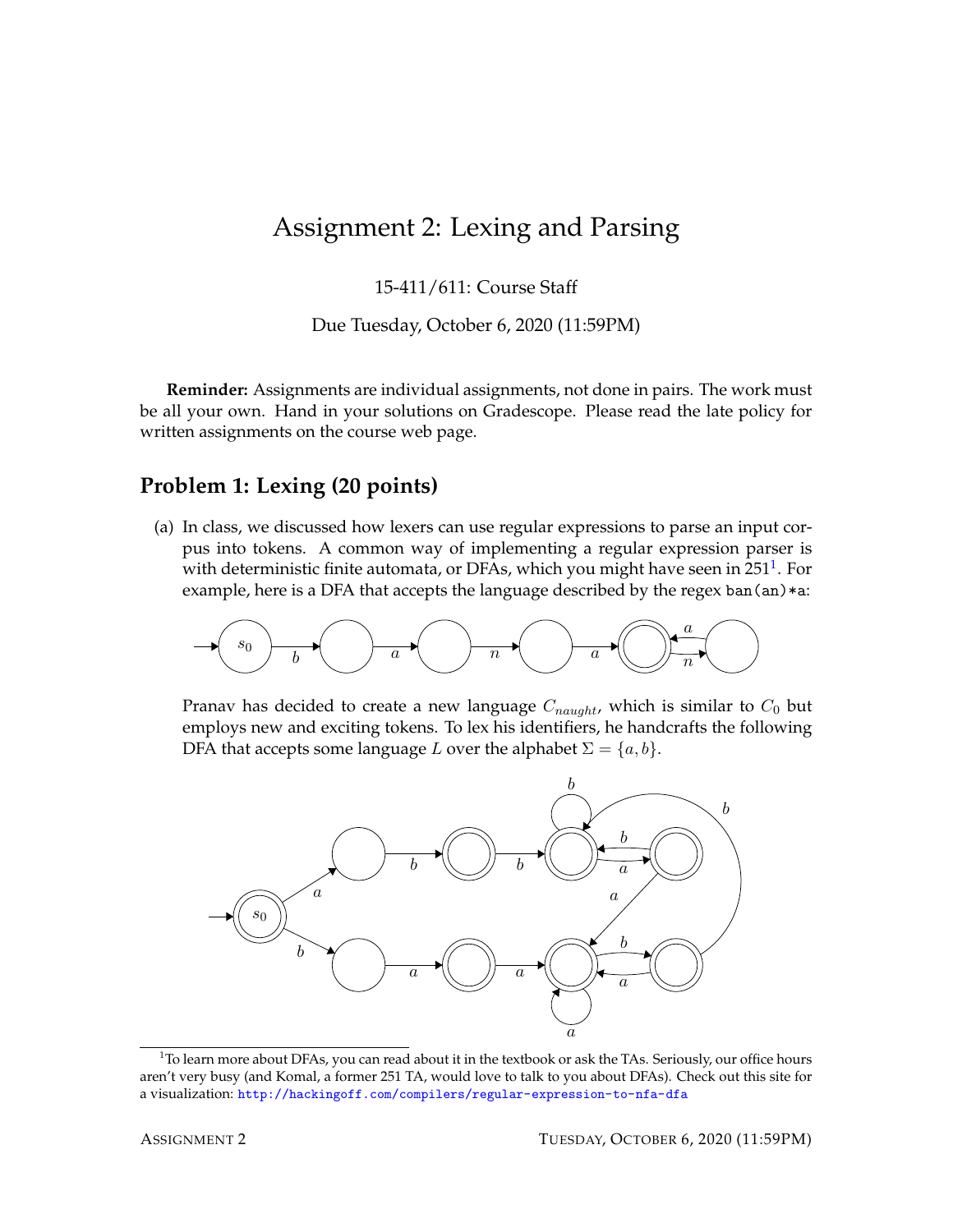Help Pranav simplify his language specification by finding a simple regular expression that denotes L. Although usual definitions of DFAs require that a transition be given for every character in  $\Sigma$  at every state, we omit certain transitions for brevity. When these transitions are taken, the DFA enters a permanent failure state. For example, a string that begins with the prefix "aa" will never be accepted by Pranav's DFA.

(b) Seth stumbles across Pranav's new language specification and thinks to himself, "Wow, this whole lexing business is far too simple." Reminiscing on his old SIG-BOVIK days, Seth makes a new language  $C_{\aleph_0}$  which requires that all identifiers be of the form  $a^m b^n c^{m+n}$  for  $m, n > 0$ . However, Seth quickly finds that his old regular expression–based lexer generator won't properly lex these identifiers. Identify the limitation of Seth's lexer generator and why he cannot decide this language with the regular expression lexer generator.

## **Problem 2: Parsing (30 points)**

Sobered by Seth's disastrous foray into lexing, Henry abandons regular expressions, instead writing a context-free grammar for his new language,  $C_0^{\lambda}$ , which combines the usability of lambda calculus with the safety of C. He specifies it with the following grammar (noting that **x** is an identifier token and that  $\gamma_3$  denotes function application<sup>[2](#page-1-0)</sup>).

$$
\begin{array}{rcl}\n\gamma_1 & : & E & \rightarrow & \mathbf{x} \\
\gamma_2 & : & E & \rightarrow & \lambda \mathbf{x} \cdot E \\
\gamma_3 & : & E & \rightarrow & E \cdot E \\
\gamma_4 & : & E & \rightarrow & (E)\n\end{array}
$$

- (a) Henry gets Albert's administrative assistant to review his grammar and uncovers a number of problems. Show two ambiguities in the above grammar by providing for each ambiguity two possible parse trees for the same string.
- (b) Stephen's company Compilers- <sup>R</sup>-Us is seeking to acquire Henry's revolutionary language, but the terms of the acquisition require an unambiguous grammar. Help Henry achieve his billion dollar buyout and rewrite the grammar so it is unambigu-ous<sup>[3](#page-1-1)</sup>. For each ambiguity you found in (a), identify which of the two parse trees will be accepted by your new grammar. The grammar should describe the same set of strings as the original grammar.
- (c) Not content to let the TAs have all the fun, you set out to write your own grammar, but run into some familiar pitfalls. Describe an unambiguous grammar G with fewer than 6 productions that contains a reduce/reduce conflict in a shift-reduce parser with lookahead 1. The language  $L(G)$  must be context free, but not regular. You may use your parser generator of choice to help.

<span id="page-1-0"></span><sup>2</sup> For example, **f x** is the function **f** applied to the argument **x**.

<span id="page-1-1"></span><sup>&</sup>lt;sup>3</sup>Hint: your new grammar may or may not have the precedence you'd expect from lambda calculus.